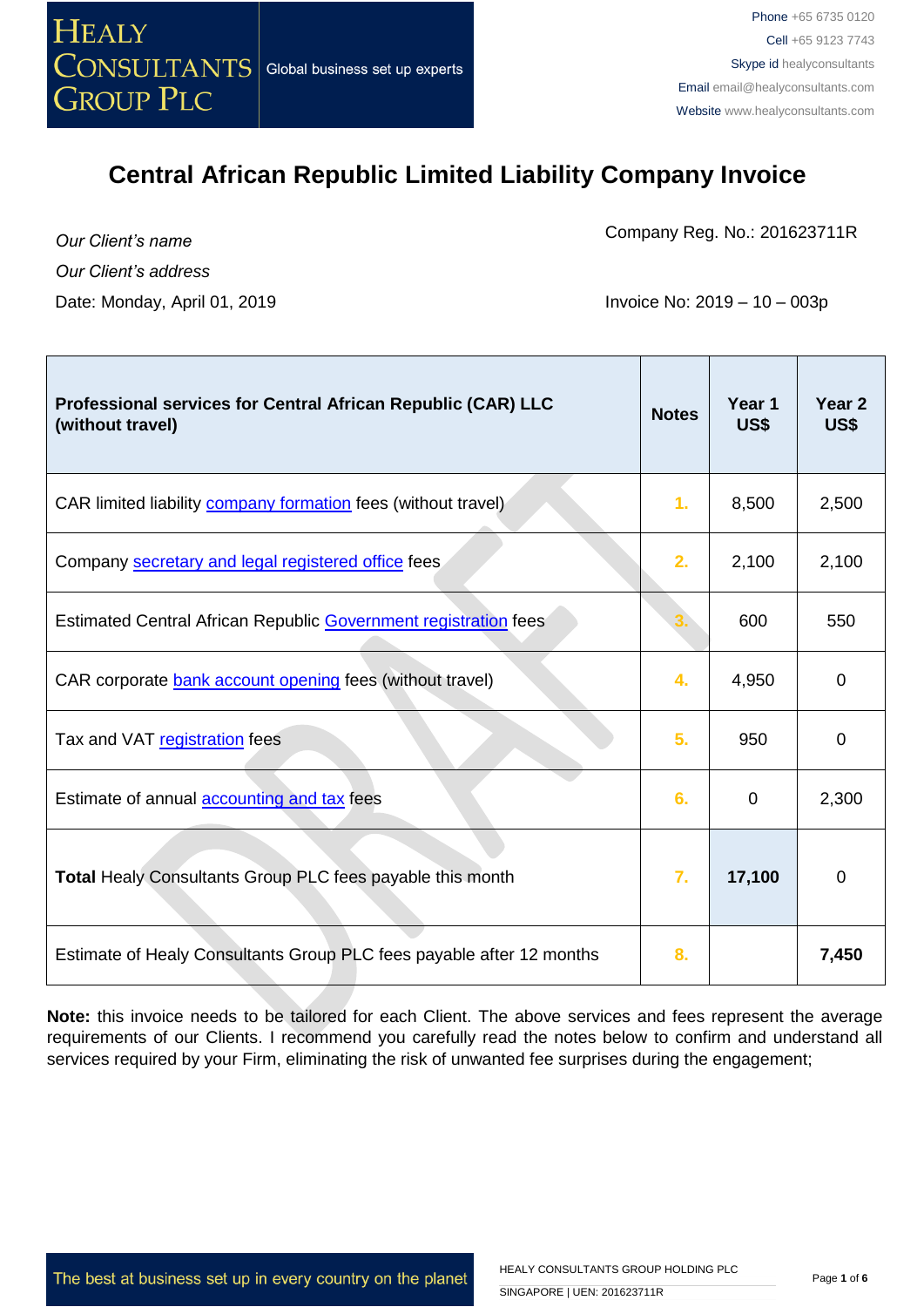### *Notes to invoice above*

**1.** Healy Consultants Group PLC fees to efficiently and effectively complete Central African Republic company registration within [5 months](http://www.healyconsultants.com/central-african-republic-company-registration/fees-timelines/) by **i)** choosing the optimum M&AA for our Client's business activities; **ii)** reserving a company name with [Ministry of Commerce & Industry](http://www.minco-rca.org/) (RCA); **iii)** settling our accountant and lawyer fees and **iv)** preparing a high quality company incorporation application for RCA;

All [engagement fees](http://www.healyconsultants.com/company-registration-fees/) are agreed and paid up front and agree to the fees published on our country web pages. Consequently, there are no hidden fees, surprises or ambushes throughout the engagement. All engagement deadlines are agreed up front in the form of a [detailed project plan,](http://www.healyconsultants.com/index-important-links/example-project-plan/) mapping out [deliverables](http://www.healyconsultants.com/deliverables-to-our-clients/) by week throughout the engagement term;



Every week during the engagement, Healy Consultants Group PLC will email our Client a [detailed status](http://www.healyconsultants.com/index-important-links/weekly-engagement-status-email/)  [update.](http://www.healyconsultants.com/index-important-links/weekly-engagement-status-email/) Our Client is immediately informed of engagement problems together with solutions. Your dedicated engagement manager is reachable by phone, Skype, live chat and email and will communicate in your preferred language;

**2.** In accordance with [OHADA Uniform Act,](http://www.juriscope.org/uploads/pdf/ohada/OHADA_en/societe-gb.pdf) each CAR LLC must appoint a company secretary, who may be a natural person or a body corporate, but the company secretary must be resident in CAR. Healy Consultants Group PLC will act as your CAR company secretary, for which our annual responsibilities include **i)** preparing and filing the legal annual return; **ii)** securely maintaining company records; **iii)** liaising with the CAR government on our Client's behalf; **iv)** legal filing of changes of company structure and **v)**  reminding our Client of statutory deadlines;

In accordance with [OHADA Uniform Act,](http://www.juriscope.org/uploads/pdf/ohada/OHADA_en/societe-gb.pdf) an LLC shall as from the date of its incorporation have a legal registered office in CAR, to which all official government communications and notices may be addressed. To comply with this statutory requirement, Healy Consultants Group PLC's CAR office will be the registered office address for your company. Thereafter, this address will be used to receive government correspondence including **i)** tax letters; **ii)** notice of the legal annual return and **iii)** all government communications. Most of our Clients wish to place [Healy Consultants Group PLC's office address](http://www.healyconsultants.com/corporate-outsourcing-services/company-secretary-and-legal-registered-office/) on invoices, contracts, websites and business cards;

- **3.** This fee is an estimate of government costs payable during your Firm's engagement. For transparency purposes, all government fee payments will be supported by original receipts and invoices. Examples of government costs include **i)** procurement of the director's residence certificate; **ii)** registering the company with [Guichet Unique de formalité des Entreprises](http://gufe-rca.org/) (GUFE); **iii)** registering the company with the [Chamber](http://www.minco-rca.org/)  [of Commerce](http://www.minco-rca.org/) and **iv)** obtaining a business license from the municipality. Following engagement completion, Healy Consultants Group PLC will refund our Client any excess of funds received over actual Government costs paid;
- **4.** Healy Consultants Group PLC will be pleased to open a CAR corporate bank account without our Client travel. It is a time consuming task, and Healy Consultants Group PLC will shelter our Client from the associated administrative challenges. As you can appreciate, it is a difficult task to obtain bank account approval through a newly formed company when shareholders, directors and bank signatories reside overseas. Healy Consultants Group PLC will prepare a business plan for the bank to optimize the probability of corporate bank account approval.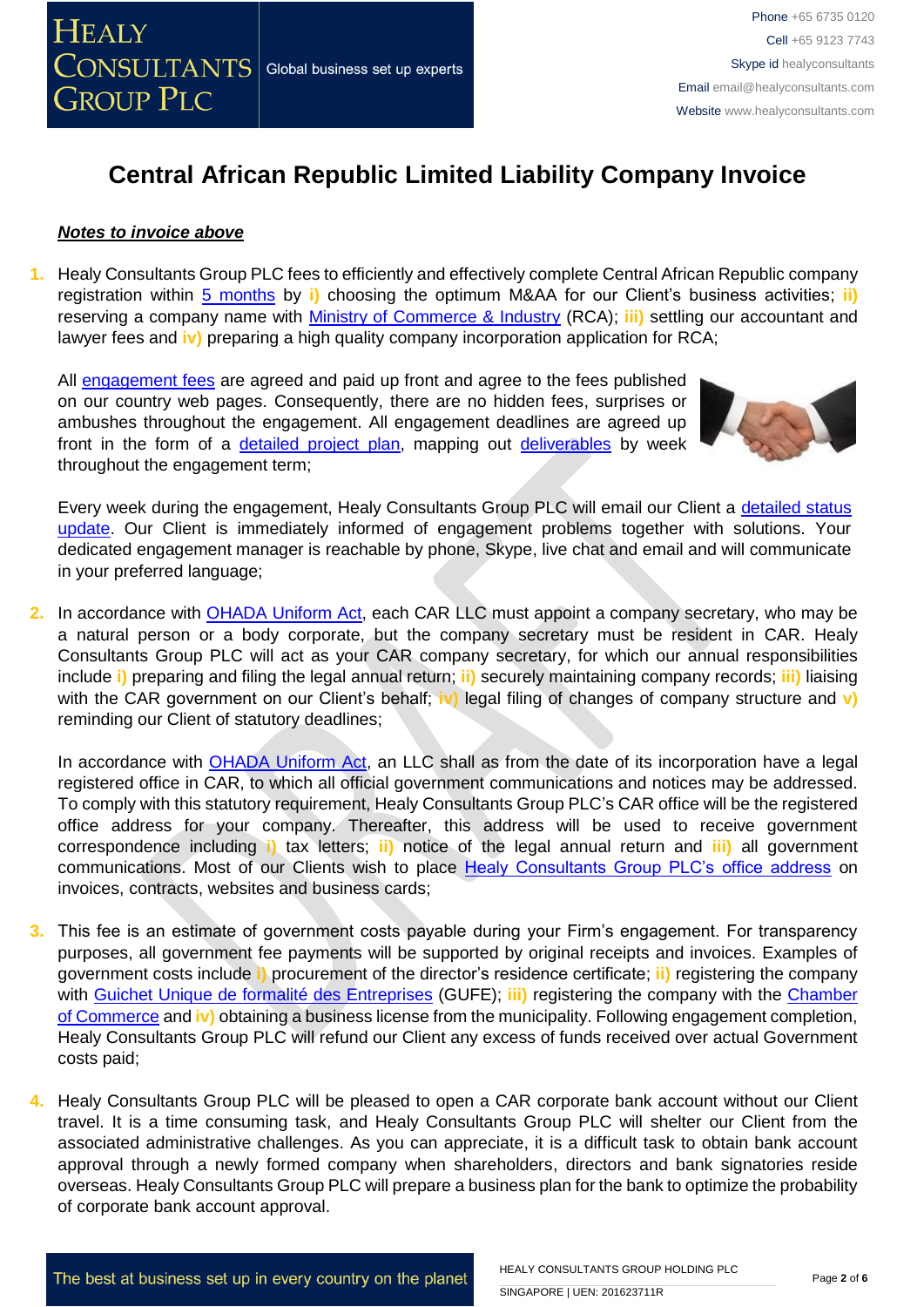

Depending on our Client's business and nationality, there is a 20% probability the banks will request a bank signatory to travel for a one-hour bank interview. Healy Consultants Group PLC will try its best to negotiate with the bank for a travel exemption. If our Client must travel to CAR for corporate bank account opening, Healy Consultants Group PLC will refund our Client US\$950;

If our Client is not comfortable with only a CAR corporate bank account, Healy Consultants Group PLC will be pleased to open [an international corporate bank account](http://www.healyconsultants.com/international-banking/) outside of CAR. Examples include New York, Germany, Liechtenstein, Austria, Bulgaria, South Africa, Australia, London, South America or Dubai. All banks will be top tier banks in these countries with excellent internet banking services. Example of our global banking partners include HSBC, Standard Chartered Bank, Citibank, Barclays, Standard bank, ANZ bank, VTB bank, UBS, Credit Suisse;

The banks enjoys ultimate power of approval of corporate bank account applications. Consequently, guaranteed success is outside of Healy Consultants Group PLC's control. What is inside our control is the preparation and submission of a high-quality bank application that maximizes the likelihood of approval.







Global banks continue to tighten corporate bank account opening procedures, their internal compliance departments completing more thorough due diligence of Clients. Consequently, our Clients should expect the bank account approval period to take up to 4 weeks. Furthermore, global banks now require evidence of proof of business in the country where the corporate bank account will be, including sales contracts or lease agreement;

- **5.** In accordance with [OHADA Uniform Act,](http://www.juriscope.org/uploads/pdf/ohada/OHADA_en/societe-gb.pdf) each entity must register for corporate tax and VAT at the Direction [Generale des Impots et des Domaines;](http://www.minco-rca.org/)
- **6.** For an active trading company, these [accounting and tax](http://www.healyconsultants.com/central-african-republic-company-registration/accounting-legal/) fees are an estimate of Healy Consultants Group PLC fees to efficiently and effectively discharge your annual company accounting and tax obligations. Following receipt of a set of draft accounting numbers from your company, Healy Consultants Group PLC will more accurately advise accounting and tax fees. For a dormant company, Healy Consultants Group PLC fees are only US\$950;
- **7.** All fees quoted in this invoice correspond to fees quoted [on Healy Consultants Group PLC's website.](http://www.healyconsultants.com/company-registration-fees/) Please review this invoice carefully to identify errors. During the rush of the business day, it is possible that Healy Consultants Group PLC inadvertently made fee calculation errors, typing errors or omitted services or omitted historic fee payments from Clients. In the unfortunate event you identify invoice errors, please revert to me directly re the same. I apologize in advance if I or my staff made invoice errors;
- **8.** Assuming our Clients re-engage Healy Consultants Group PLC in year 2, this fee is an estimate of the fees payable next year, 12 months after the date of company registration;
- **9.** Engage Healy Consultants Group PLC to [project manage](http://www.healyconsultants.com/project-manage-engagements/) business set up in every country on the planet. We are the best in the [world](http://www.healyconsultants.com/best-in-the-world/) at what we do, timely completing the  $A$  to  $Z$  of every country engagement;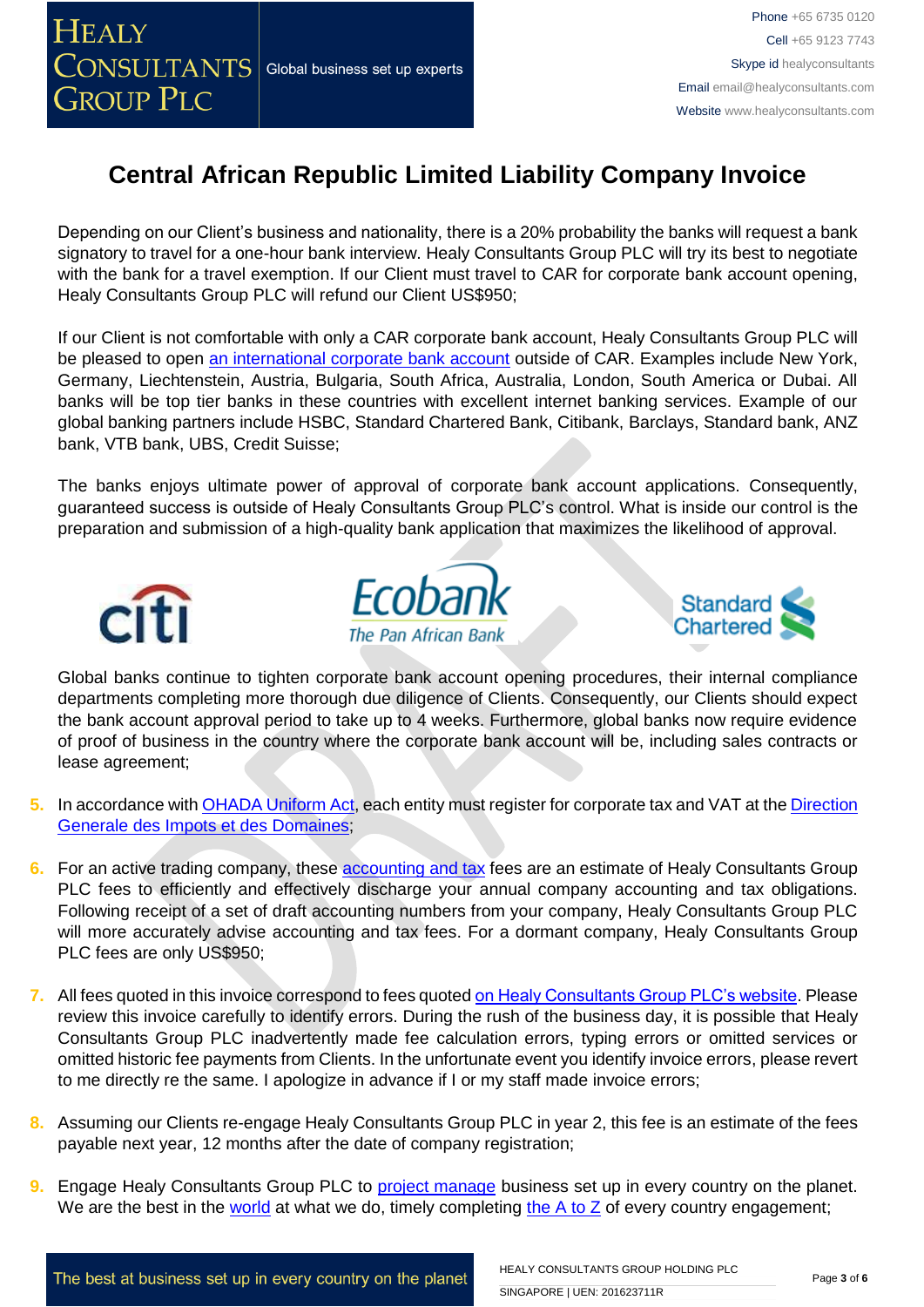- **10.** The fees quoted in this invoice are a prediction of the fees required to efficiently and effectively complete this engagement in a timely manner. If during the engagement Healy Consultants Group PLC realizes that the project is more complex than anticipated, requiring a large additional investment of time, my Firm will revert to request additional fees;
- **11.** In accordance with CAR Company Law, the issued share capital of US\$1,800 (XAF 1,000,000) must be deposited to the company bank account prior to registration. To optimize engagement efficiency and minimize delays, Healy Consultants Group PLC is happy to deposit these funds on behalf of our clients;
- **12.** If our Client and Healy Consultants Group PLC properly plan this engagement, our Clients will *not* have to travel during this engagement. Healy Consultants Group PLC will efficiently complete company registration and corporate bank account opening in a timely manner without our Client's presence. Instead, our Client will need to **i)** sign and get documents legalized in the embassy in their country of origin; and **ii)** courier the originals to Healy Consultants Group PLC's office;
- **13.** Depending on our Client's business and nationality, the CAR Government may require a special regulatory license to carry on your business in the country. Healy Consultants Group PLC will assist our Client secure license approval; there may be additional engagement fees. However, the Government enjoys ultimate power of approval of company registrations and business licenses;
- **14.** It is compulsory for every CAR company to appoint a resident representative. To minimize complexity, Healy Consultants Group PLC recommends our Client appoint one staff member already in CAR. If our Client is uncomfortable or unable to adopt this strategy, Healy Consultants Group PLC will provide nominee services. Our annual fee for the same is US\$6,600 per nominee;
- **15.** If our Client requires nominee shareholder and director [services,](http://www.healyconsultants.com/corporate-outsourcing-services/nominee-shareholders-directors/) Healy Consultants Group PLC will be pleased to assist. Our fee for professional, passive nominee corporate shareholder amounts to US\$2,100 per annum. Our fee to be both nominee director and shareholder amounts to US\$6,600 per annum. Being the sole shareholders and sole director of a Client's company exposes Healy Consultants Group PLC to reputation, litigation and financial risk;
- **16.** If required, Healy Consultants Group PLC will be pleased to assist your firm to secure employee visa approvals. Our fee is US\$4,950 for the first employee, US\$3,950 for the second employee, US\$2,950 per employee thereafter. Our employee visa fees includes preparation of a quality visa application and submitting to the correct Government immigration officers. The Government enjoys ultimate power of approval of visa applications. Consequently, guaranteed success is outside of Healy Consultants Group PLC's control. What is inside our control is the preparation and submission of a high quality immigration visa application that maximizes the likelihood of visa approval;
- **17.** Some of our Clients engage Healy Consultants Group PLC to [recruit](http://www.healyconsultants.com/corporate-outsourcing-services/how-we-help-our-clients-recruit-quality-employees/) local employees. We have a lot of experience in this area and we are quite skilled at securing quality candidates for our Clients;
- **18.** Some of our Clients request Healy Consultants Group PLC to provide temporary shared [office space](http://www.healyconsultants.com/virtual-office/) for 6 months until their preferred business premises is found. If your Firm requires this service, our one-time fee is US\$950. Monthly rental thereafter is paid directly to the landlord, independently of Healy Consultants Group PLC;

#### HEALY CONSULTANTS GROUP HOLDING PLC SINGAPORE | UEN: 201623711R

Phone +65 6735 0120 Cell +65 9123 7743 Skype id healyconsultants Email [email@healyconsultants.com](mailto:EMAIL@HEALYCONSULTANTS.COM) Website [www.healyconsultants.com](http://www.healyconsultants.com/)



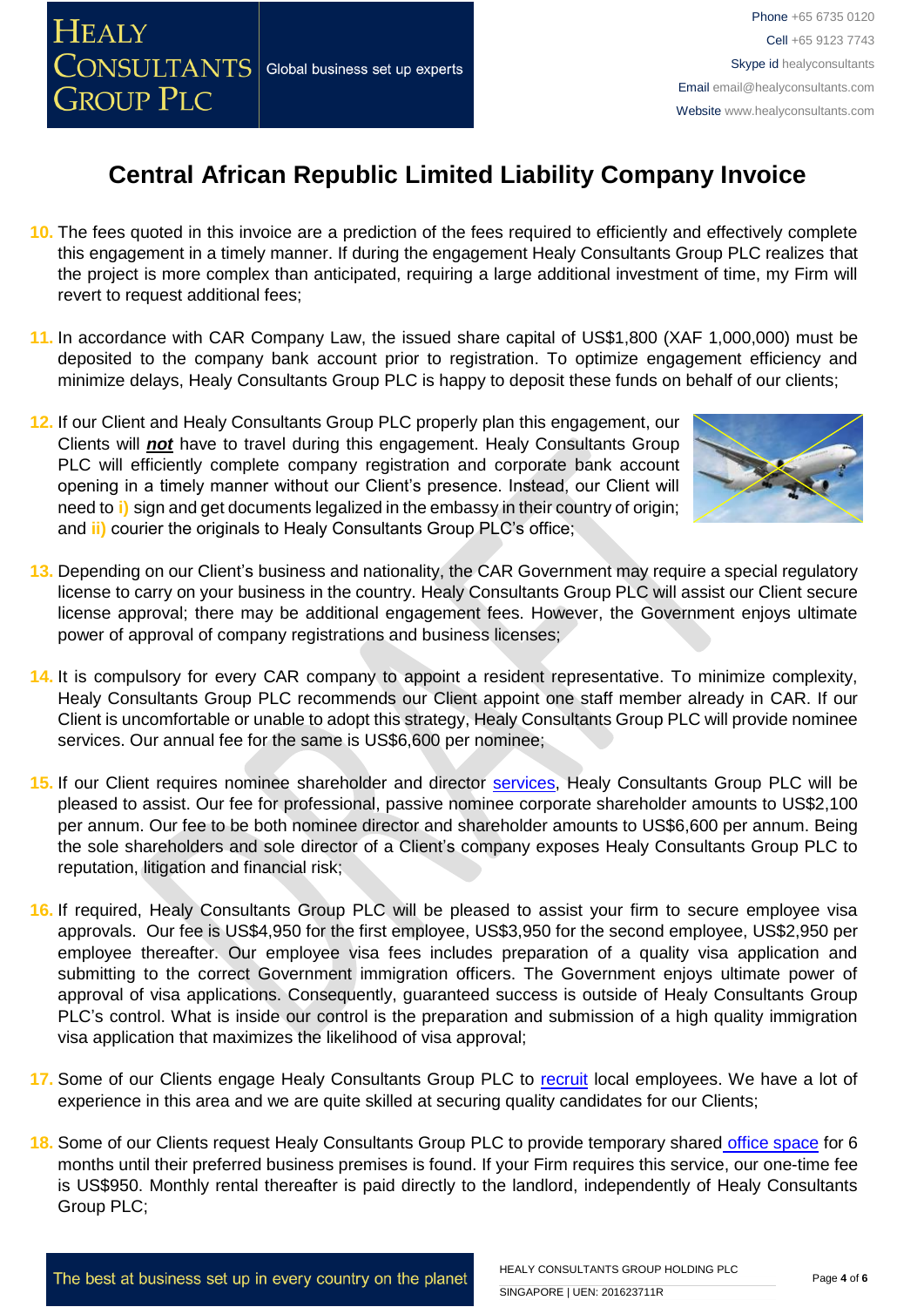- **19.** Monthly, quarterly and mid-year Government tax obligations include monthly and quarterly payroll reporting, VAT and corporation tax return filing. If you need our help, Healy Consultants Group PLC can complete monthly Government reporting for a monthly fee of US\$860. Healy Consultants Group PLC monthly support will include **i)** receive in Dropbox the monthly invoices from our client **ii)** label monthly bank statement transactions **iii)** preparation and submission of VAT returns and **iv)** submission of monthly employee payroll reporting;
- **20.** It is important our Clients are aware of their personal and corporate tax obligations in their country of residence and domicile. Let us know if you need Healy Consultants Group PLC help to clarify your local and international annual tax reporting obligations;
- **21.** During the engagement, shareholders and directors' documents may need to be translated into the local language; before the Government and Bank approves company registration and corporate bank account opening respectively. Consequently, our Client should budget for possible additional translation and embassy attestation fees. Either our Client or Healy Consultants Group PLC can complete this administrative task;

As always, Healy Consultants Group PLC will negotiate with all third parties to eliminate or reduce additional engagement costs. For transparency purposes, all third-party fee payments will be supported by original receipts and invoices. Examples of possible third-party payments include **i)** embassy fees; **ii)** notary public costs; **iii)** official translator fees;

- **22.** Some of our Clients require an [immediate CAR](http://www.healyconsultants.com/turnkey-solutions/) solution. With this strategy, within a day Healy Consultants Group PLC can supply our Client **i)** an existing dormant CAR company number and **ii)** an already approved CAR corporate bank account number and **iii)** a business address. Turnkey solutions are attractive to those entrepreneurs who wish to immediately close a country deal, sign a contract or invoice a customer;
- **23.** As stipulated on our [business website](http://www.healyconsultants.com/) and in section 3 of our engagement letter, Healy Consultants Group PLC will only commence the engagement following **i)** settlement of our fees and **ii)** completion and signing of our legal engagement letter;
- **24.** Healy Consultants Group PLC will only incorporate your company after 75% of [due diligence documentation](http://www.healyconsultants.com/due-diligence/) is received by email. Healy Consultants Group PLC will only open a corporate bank account after 100% of the Client's original due diligence documentation is received by courier;
- **25.** During the annual renewal engagement with our Client, our in-house [Legal and Compliance Department](http://www.healyconsultants.com/about-us/key-personnel/cai-xin-profile/) reviews the quality and completeness of our Client file. Consequently, Healy Consultants Group PLC may revert to our Client to ask for more up to date [due diligence documentation;](http://www.healyconsultants.com/due-diligence/)
- **26.** To assist our Clients to minimize foreign exchange costs, we offer the payment in SG\$, Euro, Pounds or US\$. Kindly let me know in which currency your Firm prefers to settle our fees and I will send an updated invoice, thank you;